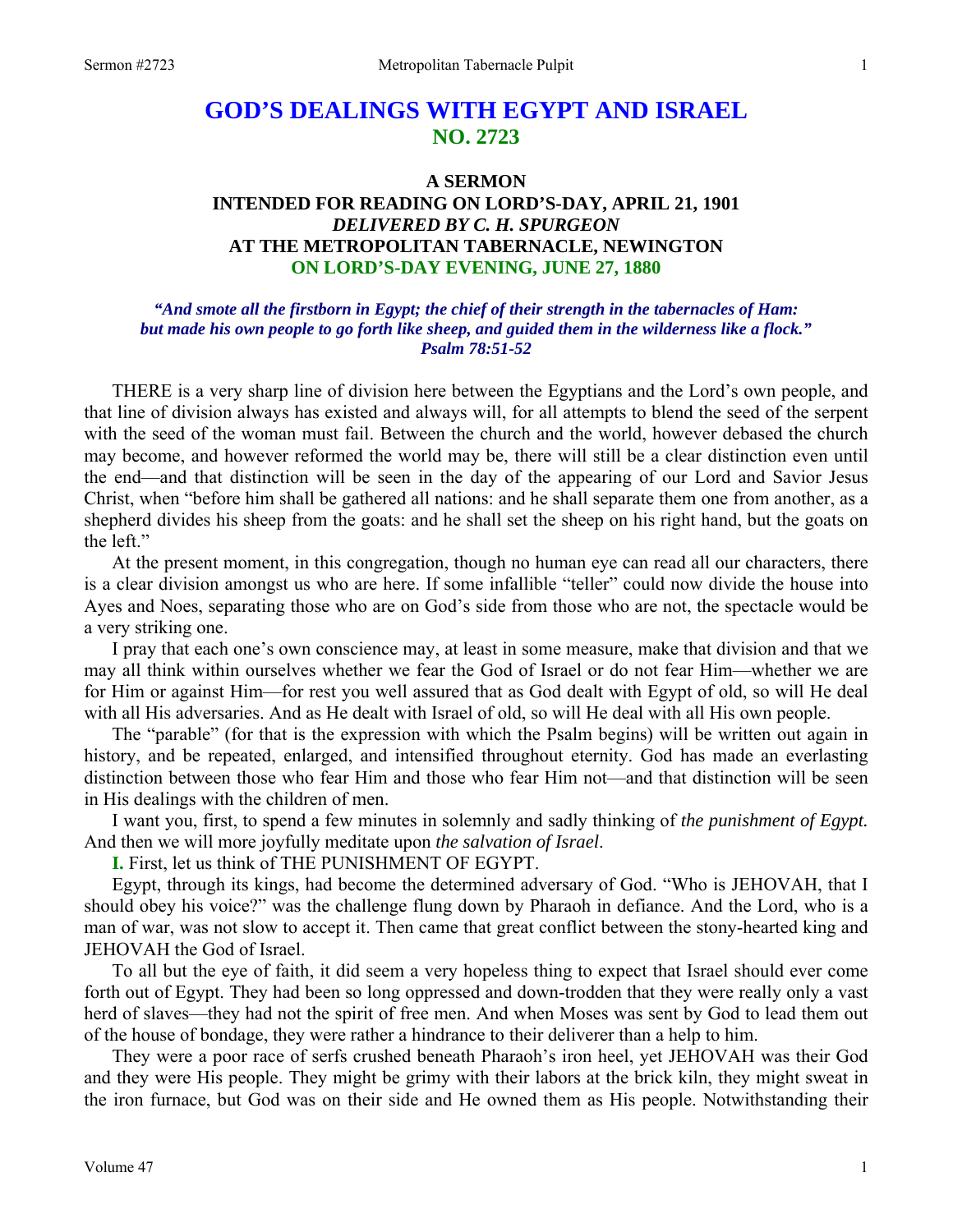degradation and their sorrow, He heard their cry and He came down to deliver them—and then it became a battle royal between JEHOVAH of hosts and proud Pharaoh of Egypt.

 God determined to strike blow after blow, to deal more gently with the tyrant at the first than He did at the last, and to end the battle by letting all men see that potsherds cannot strive successfully against a rod of iron, and that puny man, at his strongest, is as nothing before the might of his Maker. God caused all the firstborn of Egypt to die on one night, and so delivered His people with a high hand and an outstretched arm.

 Let us learn from this, that when God comes to try conclusions between Himself and His enemies, He may allow a certain time to elapse before He overthrows them, He may for awhile smite gently, and so give opportunities for repentance. But if they be not accepted, we may depend upon it that God is not playing with sinners. They may fancy that He is, and they may delight to listen to those dulcet voices, those velvet-lined mouths that preach, nowadays, soft things to sinners who stand out in enmity against God—but they will find that they have been deceived when God comes to close quarters with them and they will curse the man who has deceived them and made them continue to resist the Most High to their eternal ruin.

 For, when He once lays hold of the sword and buckler, His own words are, "I will ease me of mine adversaries." And we may rest assured that when He comes forth to execute judgment, He will do it as thoroughly as He did when He "smote all the firstborn in Egypt; the chief of their strength in the tabernacles of Ham."

 I can imagine Pharaoh dreaming that he had defeated JEHOVAH. Possibly he said to his courtiers, "I have not seen that man Moses for the last four days. Certainly, he has plagued this country enough, but he has played his last card now—we shall never hear of him anymore. I have stood out and I have won the day—let us have a great feast unto our gods, for, after all, we have triumphed."

 They spread the tables and they brought out the goblets, and the impious king drank on till far into the night. But what was that cry that made him start? What are those thousands of cries all through the palace and all around it? Pharaoh's eldest son has fallen dead in a moment. He had had him crowned a little while before and associated him with himself in the government of the kingdom—but there he lies, smitten dead in his father's presence and before all the nobles of the land.

 All in the court who were firstborn sons perished there in the king's sight. And when he went out into the open air, that he might cool his fevered brow, he heard those awful cries from all the houses of the Egyptians, for there was not a house in the land in which there was not one dead. What think you now, proud king? Can you stand against this unseen power? God has smitten you now even to the heart and broken your proud spirit in pieces.

 We may all rest assured that God has ways of punishing us if we continue in rebellion against Him. We may live a long life and never think of Him. We may live a blasphemous life and defy Him. And He may for a time afflict us as He plagued Pharaoh with the flies and the locusts, and the milder judgments—but He will deal with our souls in sterner fashion in the next world when He comes to mete out vengeance without mercy, because His grace was utterly despised by us. David said, "Thine hand shall find out all thine enemies: thy right hand shall find out those that hate thee." So He will and He will know how to smite us in the most tender place if we still continue to resist Him.

 In the case of Pharaoh, it was his own chickens that came home to roost—*his sins brought their own punishment*. He had slain many of the children of Israel and God had, in effect, said to Him, "Israel is my firstborn; let my people go." And as he would not let God's firstborn go, God's stroke of judgment came upon his firstborn.

 This is, perhaps, the most dreadful truth about future retribution—that a man will see his own sin in his suffering just as he sees his face in a glass. Hell is sin fully developed—a man's own soul permitted to go to extreme limits with that which it now carries out in a mitigated form—and so, becoming like a furnace heated seven times hotter than usual, tormenting itself beyond all power of imagination.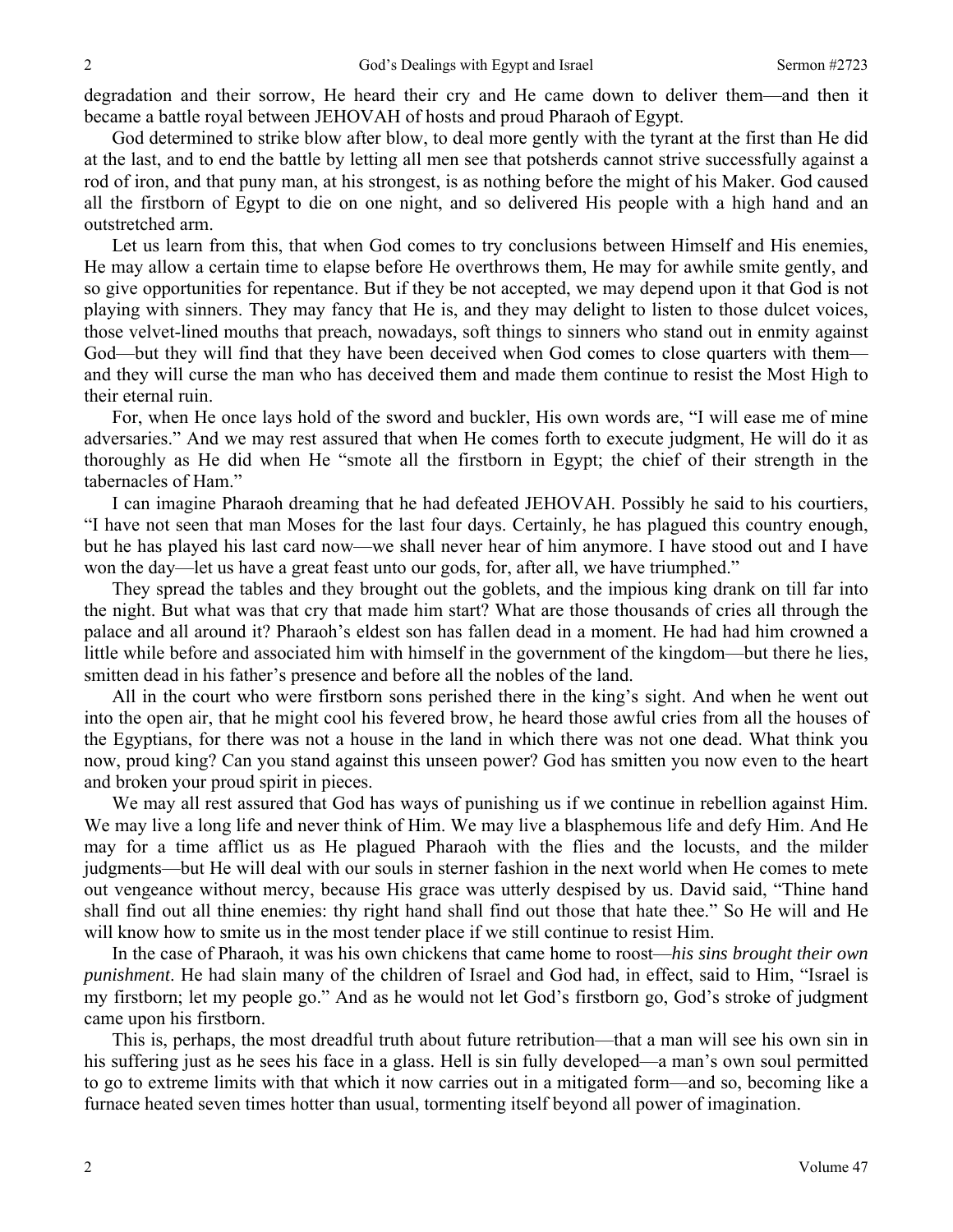I do not know anything more awful to one's own self than to know that one has done wrong. When conscience is aroused, then you can go to Jesus and be washed from the stains of guilt—and how sweet is that sense of perfect cleansing! But that conscience will still remain to accuse those for whom there will be no washing. That sense of sin will still be present, only a hundred times more vividly, but there will be no bath that can take away the sin.

 We shall continue to feet the guilt of our transgressions, but we shall not be able to find the sugar on the pill which tempted us when we were here, and we shall have to let it lie like a burning fire within our spirit, forever seeing our own sin, the sin of our whole life, all that we did, and said, and thought, coming home to us, just as Pharaoh's evil conduct came home to him.

 I do not like speaking upon these horrible themes and I would not mention them if they were not true—and if men could be roused to escape from sin by more tender topics—but their ears are dull of hearing, so they need the trumpet to sound an alarm. And the watchman is bound to give warning in the time of danger, for it is written, "If the watchman see the sword come, and blow not the trumpet, and the people are not warned; if the sword come, and takes any person from among them, he is taken away in his iniquity; but his blood will I require at the watchman's hand."

 Remember also, dear friends, that *there was no escape from that judgment of God upon Egypt*. The Israelites were sheltered under the sprinkled blood of the paschal lamb and not one of them was harmed. But Egypt's lintels and doorposts had no sprinkling of the blood upon the bunch of hyssop, and therefore not one firstborn son in their houses escaped.

 Nor was there *any possibility of recovery from that blow*. They could not restore to life one of those who fell by the mysterious stroke of the avenging angel who flew so swiftly through the land. And when God deals with men in judgment, none of them shall be able to escape. If they could go to the top of Carmel, He would find them out there. If they should plunge into the depths of the sea, even there would He give commandment to the crooked serpent—and they should be punished for their sin.

 If they should borrow the wings of the morning and fly unto the uttermost parts of the earth, His warrant officers would be there first, waiting to arrest the fugitives. There is no escape from God's judgment and no recovery from His blows. Let God kill the firstborn in Egypt and they are killed. Let God condemn the ungodly and they are condemned. Let God curse them, and they are indeed cursed. What the curse of God must mean, may you and I, my dear hearers, never know!

 I want to turn away from this sad part of my subject, but before I do, I must ask each one of you this question—Are you an enemy of the God of Israel? If so, you can see, in the punishment of Egypt, how He will deal with you. You cannot be victorious in this fight, so yield at once. Possibly you say, "No, I am not an enemy of God, yet I never think of Him."

 But He made you, He breathed into you the breath of life, and yet you say that you never think of Him! What a shameful slight you thus put upon His person, His majesty! He is here just close to you at this moment, He surrounds your every step with mercy, and yet you never think of Him! Shall I give you one of His own messages to remember? It is a very dreadful one—"Consider this, ye that forget God, lest I tear you in pieces, and there be none to deliver." May none of you ever come to know what that terrible verse means!

 I am glad that it is not the duty of the preacher to look into the future and to see even one of you perishing in sin. I could not bear to turn my eyes that way, nor even to think of it as possible. Escape, I pray you, while you can escape. Flee from the wrath to come. Lay hold on eternal life. The door of God's mercy is open at present and whosoever believes in Jesus Christ passes in through that door.

 In fact, He is the door, as He said, "I am the door: by me if any man enter in, he shall be saved." Oh, that you may come unto God by Him, and that there may be peace between you and God henceforth and forever!

**II.** Now I will leave that sorrowful part of my theme, for I want to speak about God's own people while we think of THE SALVATION OF ISRAEL.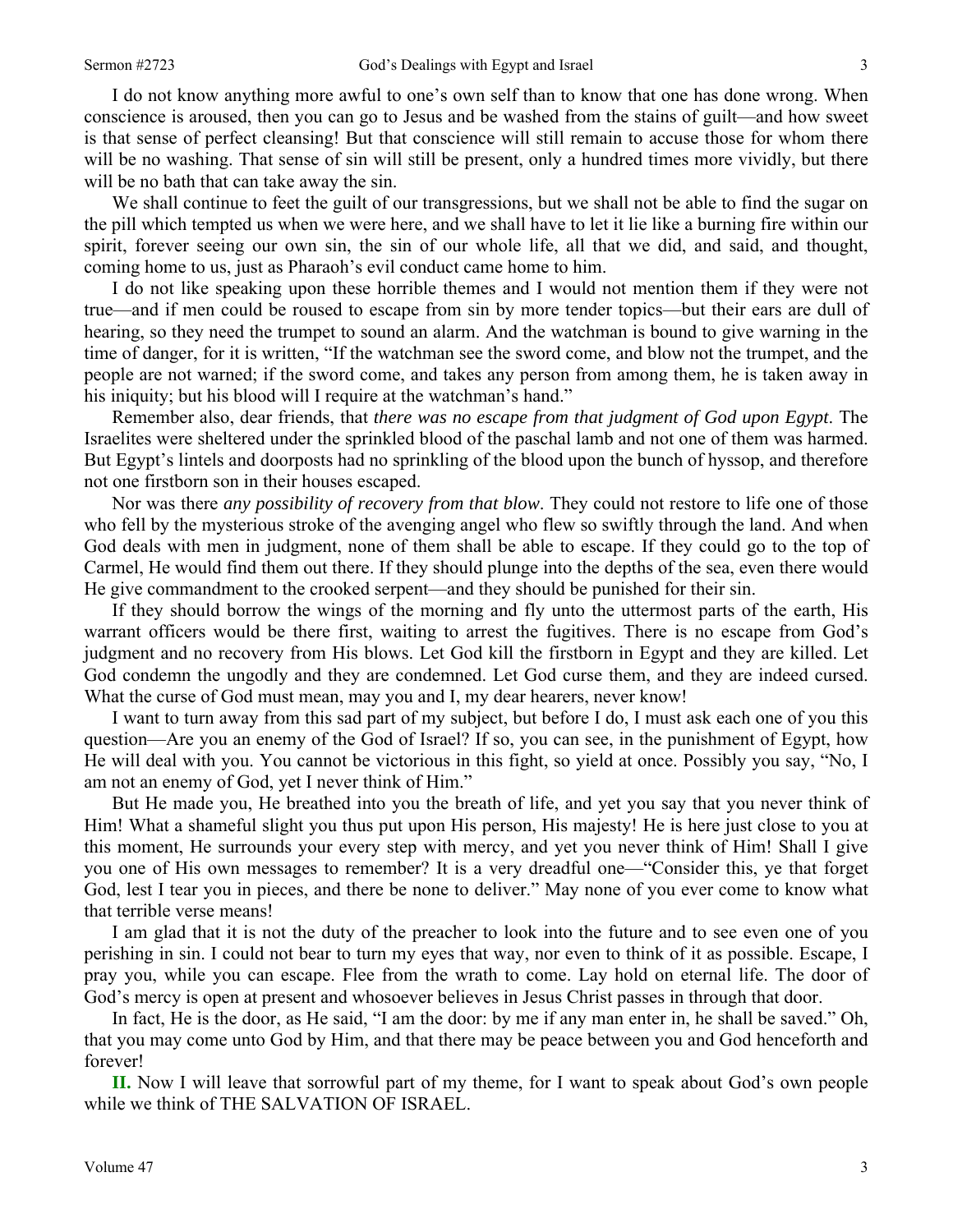The second verse of our text runs thus—"He made his own people to go forth like sheep, and guided them in the wilderness like a flock."

 I might say a great deal about how they came to be His people—by His eternal choice and sovereign grace—but I am not going into the doctrinal side of the subject so much as the practical. Let me say, then, that *God has His people to this day*—He has a people in this world now, who are as distinctly His as the Jews were, and who are even more separated from the rest of mankind than the children of Israel were from the heathen nations by whom they were surrounded. The all-important question for each one of you is—Do you belong to the Lord's people?

 I will tell you what is their distinguishing mark—they are those who have faith. Abraham is the father of the faithful. He believed God and all those who rely upon God as Abraham did are Abraham's spiritual seed—and the Lord is their God. He chose them, but they have also chosen Him. They can truly say, "This God is our God for ever and ever: he will be our guide even unto death."

 Now, can we who are here say that we believe in the invisible God and that we are trying to worship Him in that simple way which He prefers? We do not invent gaudy ceremonies, nor anything that springs of will-worship—but we remember that our Lord Jesus said to the woman at the well, "God is a Spirit: and they that worship him must worship him in spirit and in truth."

 This is the special and distinctive mark of the child of God, that whereas another man takes into his calculation only as much as he can see, or hear, or touch—this man bases his chief calculation upon God whom he cannot see and whose voice he never heard with his ears—and he lives as seeing Him who is invisible, trusting in Him whom, not having seen, He loves.

 I ask you, dear friends, is that your character? Have you been brought to trust in Jesus Christ's blood for the pardon and cleansing of all your sin, and now is your life a life of faith upon the Son of God? "The just shall live by faith" and that faith is the mark of God's people in the world—they have faith in Him while others have not.

 Many men believe in themselves. They boast of being self-made men. It is as well that they did make themselves in that sense, for they are no credit to anybody else. Some people have placed their reliance upon others. In their exercise of faith they go no further than friends whom they can see. Their friends, inasmuch as they rely upon them, and not upon God, practically become their gods. Whatever a man depends upon, whatever rules his mind, whatever governs his affections, whatever is the chief object of his delight—is his god. So we can all judge whether JEHOVAH is our God or not.

 Do we realize His presence and power? Do we know that there is such a God? Do we love Him? Do we delight ourselves in Him? Can we truly say that the greatest joy we ever have is that there is such a God and that He is ours, and we are His? The ungodly man, who thereby proves that he is a fool, says in his heart, "There is no God." He wishes there were none, but to the child of God, it would be the greatest loss that he could sustain if he were to lose his God.

 He delights himself in God. God is his exceeding joy. He is, indeed, his all. This is the mark of the people of God and God has such a people scattered up and down in all churches and throughout the entire world—and those are the people with whom He will deal as He dealt with Israel of old—"He made his own people to go forth like sheep."

 That leads us to our second point, which is that *God brings these people out from among all others*. He brought Israel up out of Egypt, and if you are one of His people, He will fetch you out of the world. You may live for years in the world, as the Israelites lived in Goshen, and you may say to yourself, "I do not want a better heritage than this."

 But if you are one of the Lord's own, He will turn that Goshen of yours into a place of bondage until you sigh, and cry, and long to be delivered from it. God did not drive His people out of Egypt, but He led them—they came willingly and gladly, for Egypt had become a place of misery to them. So does the world become, with all its sinful pleasures. Its fine glories turn to emptiness and vanity to the true child of God and God fetches him out of it all.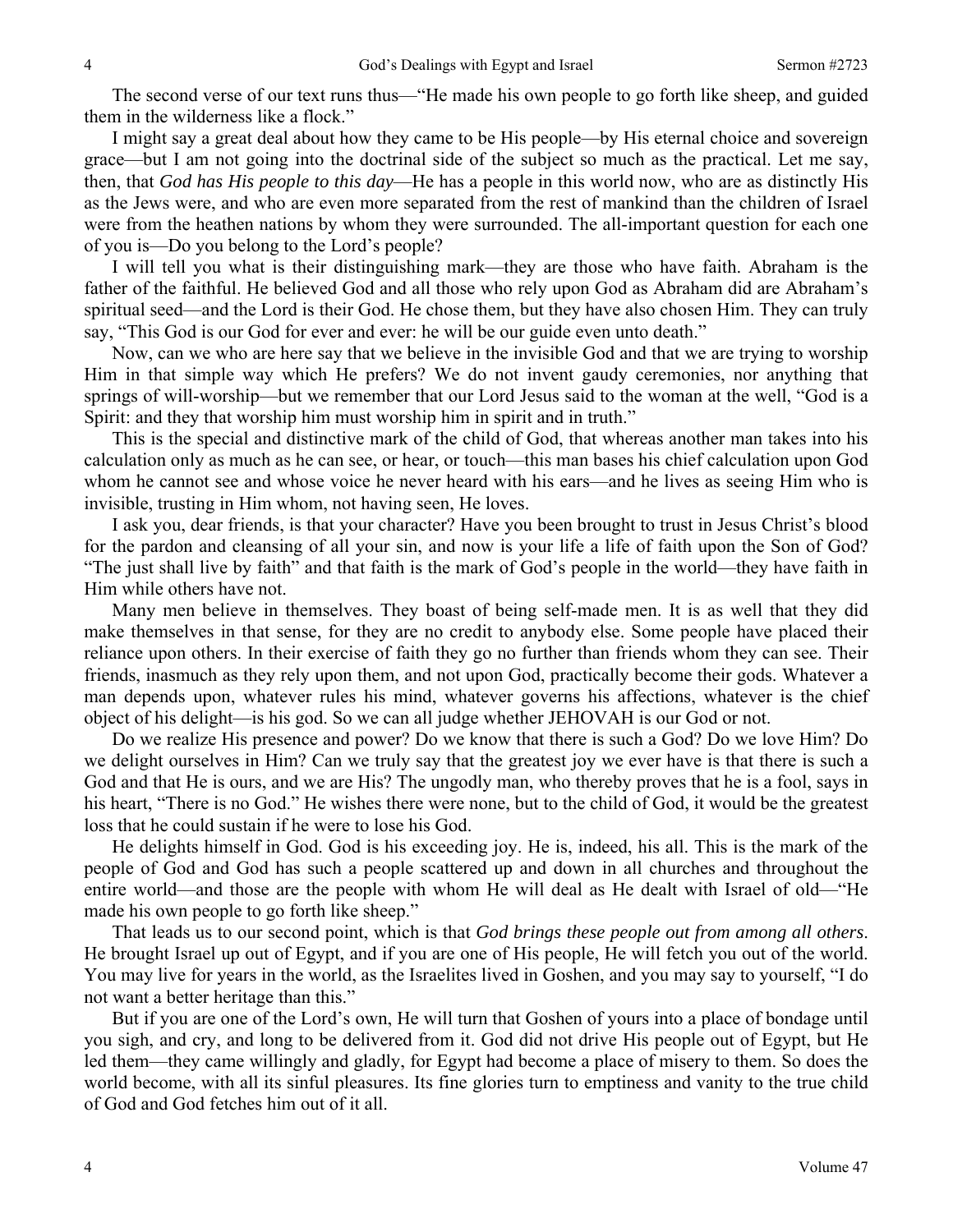I have been astonished, sometimes, at the way in which God does fetch out His people. Some of them get as far into the enemy's country as ever they can, but He brings them out. Some have gone into drunkenness, others into blasphemy, some even into what they call Free Thought—which is a state of sad bondage to the soul—and they have thought that there they would never be reached by God's mercy, yet He has tracked them out, brought them back to Himself with weeping and supplication, and made them loathe the place and the company that they once loved.

 When that prodigal son went away from home, with his purse full of gold and silver, it did not look as though he would ever go back to his father. See him there, in the far country, wasting his substance with riotous living. What vile company he frequented! There was nothing filthy but he delighted in it and so it came to pass that, in process of time, a citizen of that country sent him into his fields to feed swine.

 The prodigal had neither swine nor fields of his own. He had been living at such a rate that he had spent all that he had. Yet he did come back to his home, for he was his father's own child—he was obliged to go back or to starve. It is a good thing for prodigals to be brought to extremities.

 Some time ago I met with a young man, the son of a very godly father, and I was grieved to hear him ridicule religion and ridicule it very bitterly, too. In the course of our conversation, he said that he was keeping racehorses, and I said to him, "Keep as many as ever you can, for there is no hope of your ever coming back to God till you have spent all that you have, so spend it as fast as you can. Get down to the swine trough, and when you are ready to fill your belly with the husks, I daresay you will want to come back."

 He said that I was very sarcastic, but I told him that I was in solemn earnest and that I thought that was the usual way in which profligates went. When they have spent all, there arises a mighty famine in the land—and when they begin to be in want, they come back. But why should any of you need God to use such rough methods of fetching you back to Him? Go home at once, poor wandering child, to the great God who waits to welcome you. Oh, that His Spirit may constrain you even now!

 So we see that God still has a people in the world and that He will fetch out those people of His from the rest of mankind. With a high hand and an outstretched arm, He will bring them out, even as He brought Israel out of Egypt.

 Notice, next, that the Lord not only brings His people away from others, but *He brings them to Himself—*"He made his own people to go forth like sheep, and guided them in the wilderness like a flock." He Himself going before them through the desert way like a shepherd. Oh, that God would, this very hour, bring out of the world and unto Himself some of those whom He has chosen, for that is the soul's true place—following God as the sheep follow the shepherd.

 Where can any soul be so much at home as with the God who made it? Where is a son ever so completely in his right place as when he is at his father's table? Where can my poor heart ever hope to find rest but on the bosom of my God? Oh, that the Lord would, in His infinite mercy, bring any wanderers who are here to Himself! The way to God must always be through Jesus Christ—He Himself said, "No man cometh unto the Father, but by me." O poor wandering souls, come to God through Jesus Christ His Son, follow where He leads and walk ever in His way!

 Further, in bringing sinners to Himself, *God will also bring them to one another.* "He made his own people to go forth like sheep, and guided them in the wilderness like a flock." He does not say that they should be like a solitary dog that comes at his master's whistle, but like a flock of sheep that move together in one direction.

 One mark of the children of God is that they love one another and that they associate with each other. Why have we been guided to form churches and other Christian communities? It is because we are gregarious creatures, and need mutual sympathy and companionship. Christ's sheep are not like ravening wolves that hunt in pairs, or singly, but they delight in company.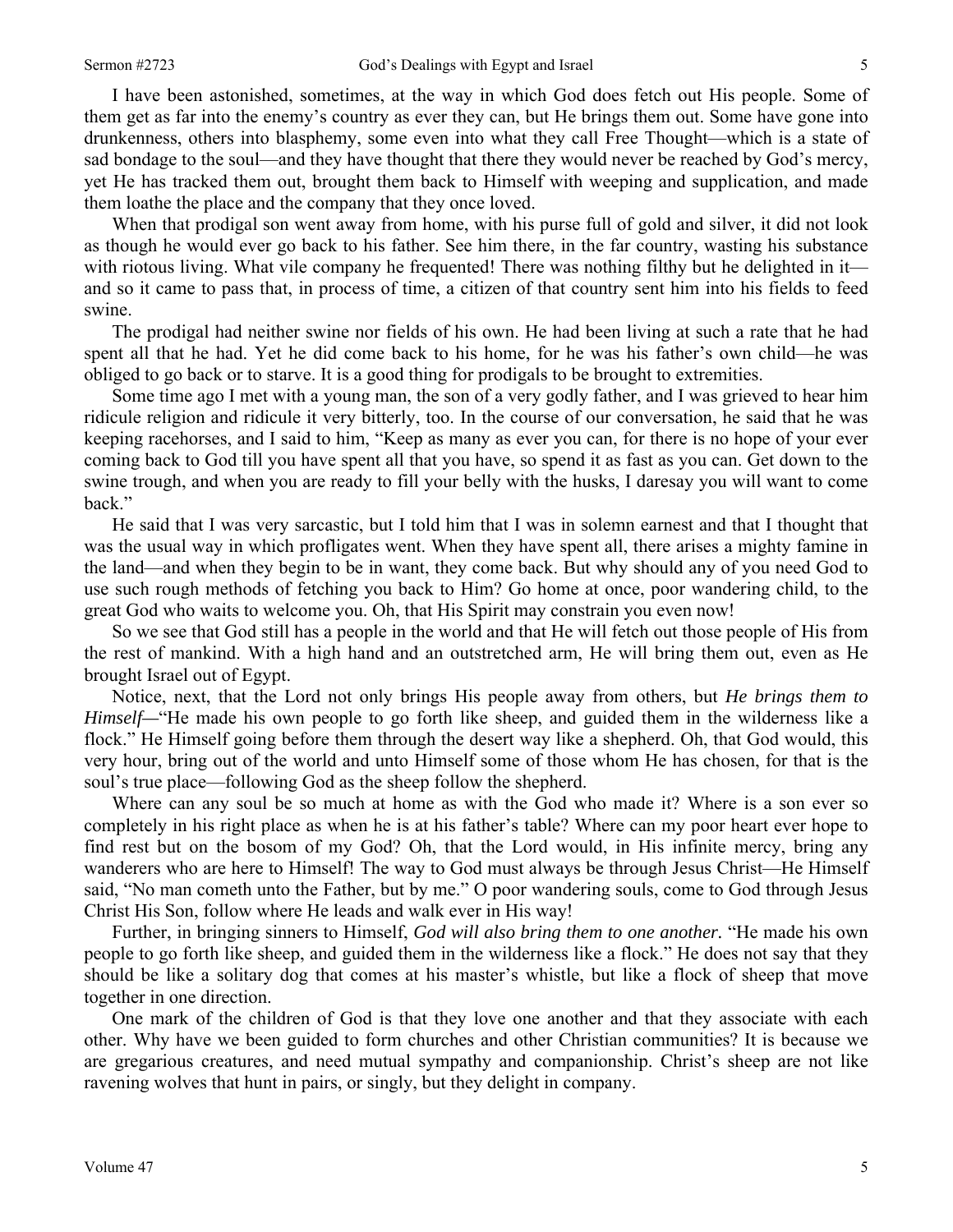There are some professing Christians who seem as if they could get on best by themselves, but I think that the most of us are never so happy as when we are enjoying fellowship with those who love the same Savior whom we love. We say, concerning the place where we meet with the saints,—

#### *"There my best friends, my kindred dwell, There God my Savior reigns."*

 There is no society for you young people who have been lately converted like the church of Jesus Christ. So seek admission into it—join with the rest of your brothers and sisters in Christ and make your home with them. I think that you hardly give evidence of being God's child if you go in and out of His house, and never speak to anybody there, and never own anyone as a brother or sister in the Lord. Where the Father is love, the Spirit is love, and the elder Brother is love, love should rule in all the household.

 "We know that we have passed from death unto life, because we love the brethren." It is one of the marks of God's people that they love each other. He leads them forth like a flock of sheep, He brings them into union with one another. Gives them happy fellowship in His church and so guides them to heaven.

 That is our last point—the Lord brings His people out from the world, and brings them to Himself, and to fellowship with one another—and then *He guides them to a place of rest*, even as He led Israel into Canaan. The Lord is gently leading all believers onward towards their blessed resting place above. You are not going down into Egypt, brother, like poor old Jacob went with the wagons in the olden time—you are going up to Canaan. You shall be fed all through the desert—the manna shall fall all round your tent every morning, the water from the smitten rock shall flow close to you through all your wanderings—and your Lord Himself has said, "I will never leave thee, nor forsake thee."

 Your hair is whitening, you lean heavily upon your staff, you have not many more years of pilgrimage left, but to the end of your wilderness journey, your feet shall not swell, neither shall your garments wax old upon you—still shall your shoes be iron and brass, and as your days, so shall your strength be. JEHOVAH never yet forsook any soul that trusted Him.

 Some of us can bear witness to His faithfulness—not for so many years as others of you have seen but some of us can talk of thirty years' experience of a faithful God. And though we have forgotten Him and grieved Him, He has never once broken any promise that He has made. Oh, the deliverances we have had, the merciful interpositions of His gracious hand on our behalf!

 He is a good God, a blessed God. His praises we can never fully sing. The service of God is felicity below as it is eternal bliss above. If I knew that I would die like a dog, if it could be proved to me that my faith would all turn out to be a delusion, I should like, somehow, never to be free from the delusion. It is so blessed a thing to serve God, even in this life, He gives us such joy and peace that, though many are the afflictions of the righteous, yet His service is perfect freedom—and to honor Him is our supreme delight. Blessed be His holy name!

 Then comes the end, the passage of the river Jordan and the entrance into the promised inheritance. Perhaps you are asking, "How shall I ever cross that river to enter into the portion that God has marked out for me by line and lot?" Do not be afraid. Many timorous saints go over that long-dreaded stream dry-shod—they never know that they are dying.

 How many fall asleep on earth and open their eyes in heaven! I can fancy them almost thinking, "Am I really in eternity?" Yet the soul will never need to ask that question when once it has entered the pearly gates.

> *"O blissful hour! O blest abode! I shall be near, and like my God."*

 An ethereal joy, such as I never knew to the full before, shall fill my spirit when once I am absent from the body, present with the Lord. Do not be afraid to die, beloved, but rather look at death as an experience to be desired. I have not the slightest wish to escape it. Those who live till Christ comes and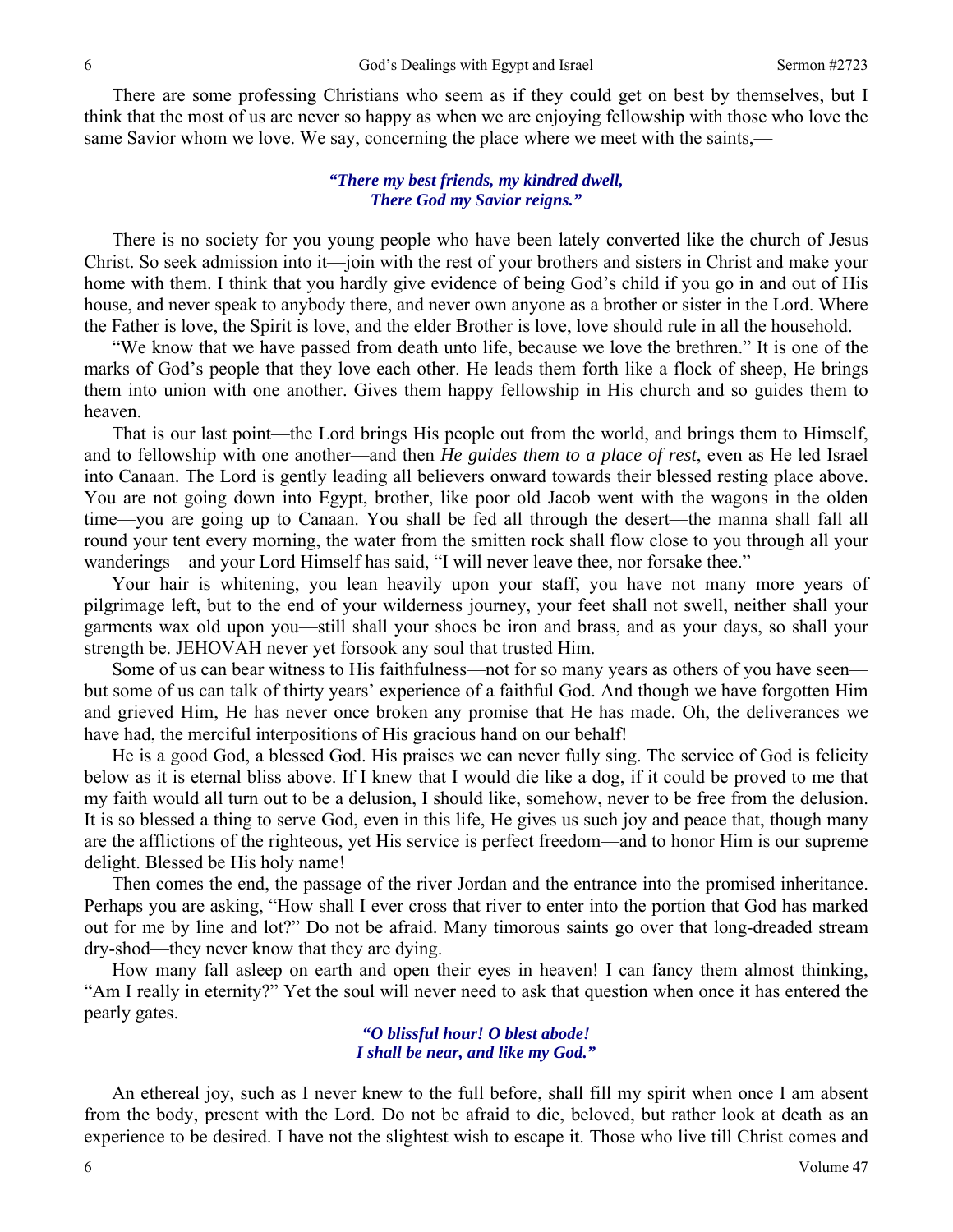do not die will have no preference over them that fall asleep in Him. Indeed, they will lose the fellowship with Him, in His death and burial, that others will have.

I like that verse which I have often quoted,—

*"Since Jesus is mine, I'll not fear undressing, But gladly put off these garments of clay; To die in the Lord, is a covenant blessing, Since Jesus to glory thro' death led the way."* 

 Yes, brethren, our great Joshua will assuredly bring us into the promised land, Jordan or no Jordan. We shall have our lot and our inheritance beyond the river, that is, if we truly trust in Him.

 How about that matter? Are you resting in Jesus Christ the one Mediator between God and men? Have you faith in the living God? A living people must have a living God. Oh, if your money is your god, if your belly is your god, if this world is your god, if Satan is your god, you will have Egypt's doom.

 But if, through Christ Jesus the Lord, God is your one hope, and joy, and confidence, then be not afraid, for He will lead you through the wilderness, and He will bring you into your eternal rest. God grant it, for Christ's sake! Amen.

#### **EXPOSITION BY C. H. SPURGEON**

#### *PSALM 37*

It may be, beloved friends, that there is a word of comfort for some of you in this "Psalm of David." If any of you have been perplexed and worried, and there has been a stern conflict within your spirit, here are some cheering words which will bring a message from God to you.

It may be worth your while to remember that the  $37<sup>th</sup>$  Psalm and the  $73<sup>rd</sup>$  are upon the same subject. They are the same figures reversed, but they both deal with the great mystery which has vexed the hearts of godly men in all generations.

**Verses 1-2.** *Fret not thyself because of evildoers, neither be thou envious against the workers of iniquity. For they shall soon be cut down like the grass, and wither as the green herb.* 

What a contrast there is between the grass before the mower comes with his scythe, and that same grass when it is cut down. And there is the same kind of difference between the glory of ungodly men at one moment and their destruction the next. How beautiful the fertile mead appears before you mow its many-colored flowers, yet in how short a time all its beauties are cut down and withered in the sun!

**3-4.** *Trust in the LORD, and do good; so shalt thou dwell in the land, and verily thou shalt be fed. Delight thyself also in the LORD; and he shall give thee the desires of thine heart.* 

The psalmist begins with, "Fret not yourself…neither be thou envious," but he advances to something higher. He seeks to lead his hearer or reader up to "trust in the LORD," and then still further up to, "delight in the LORD." A Christian should constantly be on the rising scale—though he is ever in the way of change, it should be a change for the better. Take care, dear friends, that you are people of simple trust—"Trust in the LORD"—and then you shall advance to delight in Him. "Delight thyself also in the LORD; and he shall give thee the desires of thine heart."

 **5-6.** *Commit thy way unto the LORD; trust also in him; and he shall bring it to pass. And he shall bring forth thy righteousness as the light, and thy judgment as the noonday.* 

It may be very dark with you just now, but God will turn your midnight into noonday. It is only He who can do it, therefore be sure to commit your way unto Him—"trust also in him; and he shall bring it to pass."

**7.** *Rest in the LORD,*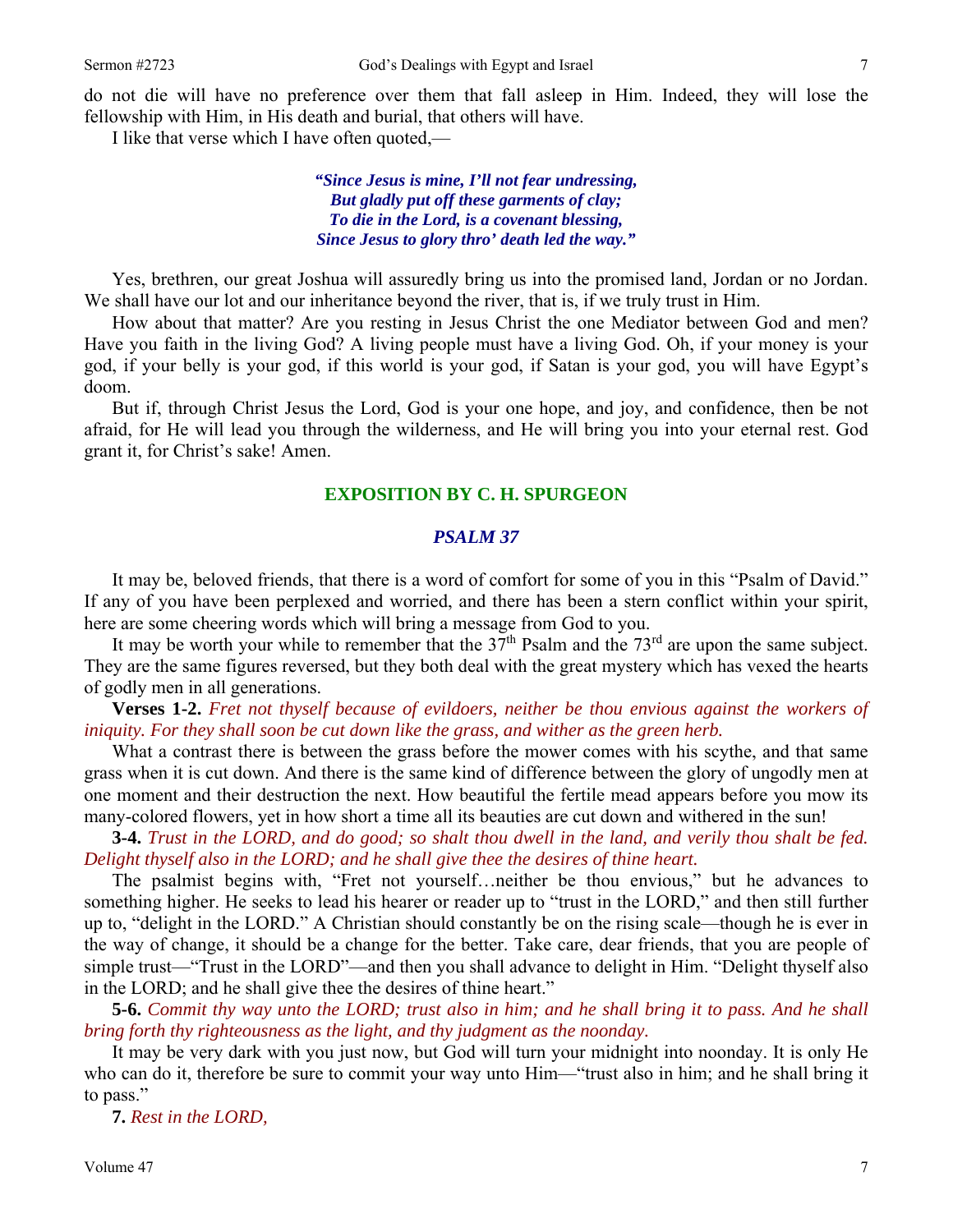Not only rest on Him, but rest in Him—get into such close fellowship with Him that you really "rest in the LORD."

**7-8.** *And wait patiently for him: fret not thyself because of him who prospereth in his way, because of the man who bringeth wicked devices to pass. Cease from anger, and forsake wrath: fret not thyself in any wise to do evil.* 

It is fretting that leads to anger and all manner of evil, but when the heart truly rests in God, it forsakes wrath. When we get away from resting in the Lord, we soon drift out upon a very stormy sea, where our poor little barques are not able to hold their own. Therefore is it most needful for us to obey the injunction, "Cease from anger, and forsake wrath: fret not thyself in any wise to do evil."

**9-10.** *For evildoers shall be cut off: but those that wait upon the LORD, they shall inherit the earth. For yet a little while, and the wicked shall not be: yea, thou shalt diligently consider his place, and it shall not be.* 

The very house he inhabited, the grand estate which he called his own, shall be called by the name of another owner, and he shall be blotted out of remembrance.

**11-15**. *But the meek shall inherit the earth; and shall delight themselves in the abundance of peace. The wicked plotteth against the just, and gnasheth upon him with his teeth. The Lord shall laugh at him: for he seeth that his day is coming. The wicked have drawn out the sword, and have bent their bow, to cast down the poor and needy, and to slay such as be of upright conversation. Their sword shall enter into their own heart, and their bows shall be broken.* 

 They were so eager "to cast down the poor and needy" that they used both sword and bow against them, yet they could not succeed in their evil designs, for God took care of His own people, and therefore the psalmist was able to say concerning their enemies, "Their sword shall enter into their own heart, and their bows shall be broken."

**16.** *A little that a righteous man hath is better than the riches of many wicked.* 

"Many wicked." That is a strong expression. The psalmist does not merely mention the riches of one wicked man, but he says, "A little that a righteous man hath is better than the riches of many wicked."

 **17.** *For the arms of the wicked shall be broken: but the LORD upholdeth the righteous.* 

He keeps on upholding them. He holds them up, and in another sense, He lifts them up on high and holds them up near to Himself in the glorious sunshine of fellowship with Him.

**18.** *The LORD knoweth the days of the upright:* 

He is well-acquainted with their bright days and their dark days. He keeps a diary of all their everchanging experiences. "The LORD knoweth the days of the upright:"

**18.** *And their inheritance shall be for ever.* 

There is an entail upon covenant blessings which ensures their enjoyment by all the chosen seed and they shall never be taken from them. "Their inheritance shall be for ever."

**19.** *They shall not be ashamed in the evil time: and in the days of famine they shall be satisfied.* 

They shall not only get, as we say, "a sup and a bite," but "they shall be satisfied." And that even "in the days of famine," when other people starve. They are well-fed whom God feeds. There is no table like the one furnished and supplied by Omnipotence. He who is infinite in resources can readily supply all our necessities.

**20-21.** *But the wicked shall perish, and the enemies of the LORD shall be as the fat of lambs: they shall consume; into smoke shall they consume away. The wicked borroweth, and payeth not again: but the righteous sheweth mercy, and giveth.* 

He prefers to do that rather than to lend—it generally comes to the same thing in the long run and he may as well know from the first what he is really doing. "The righteous sheweth mercy, and giveth."

**22-23.** *For such as be blessed of him shall inherit the earth; and they that be cursed of him shall be cut off. The steps of a good man are ordered by the LORD: and he delighteth in his way.* 

What a beautiful expression that is, "the steps of a good man"—the very *steps*, the little things, the daily actions, the ordinary progress of a good man—"The steps of a good man are ordered by the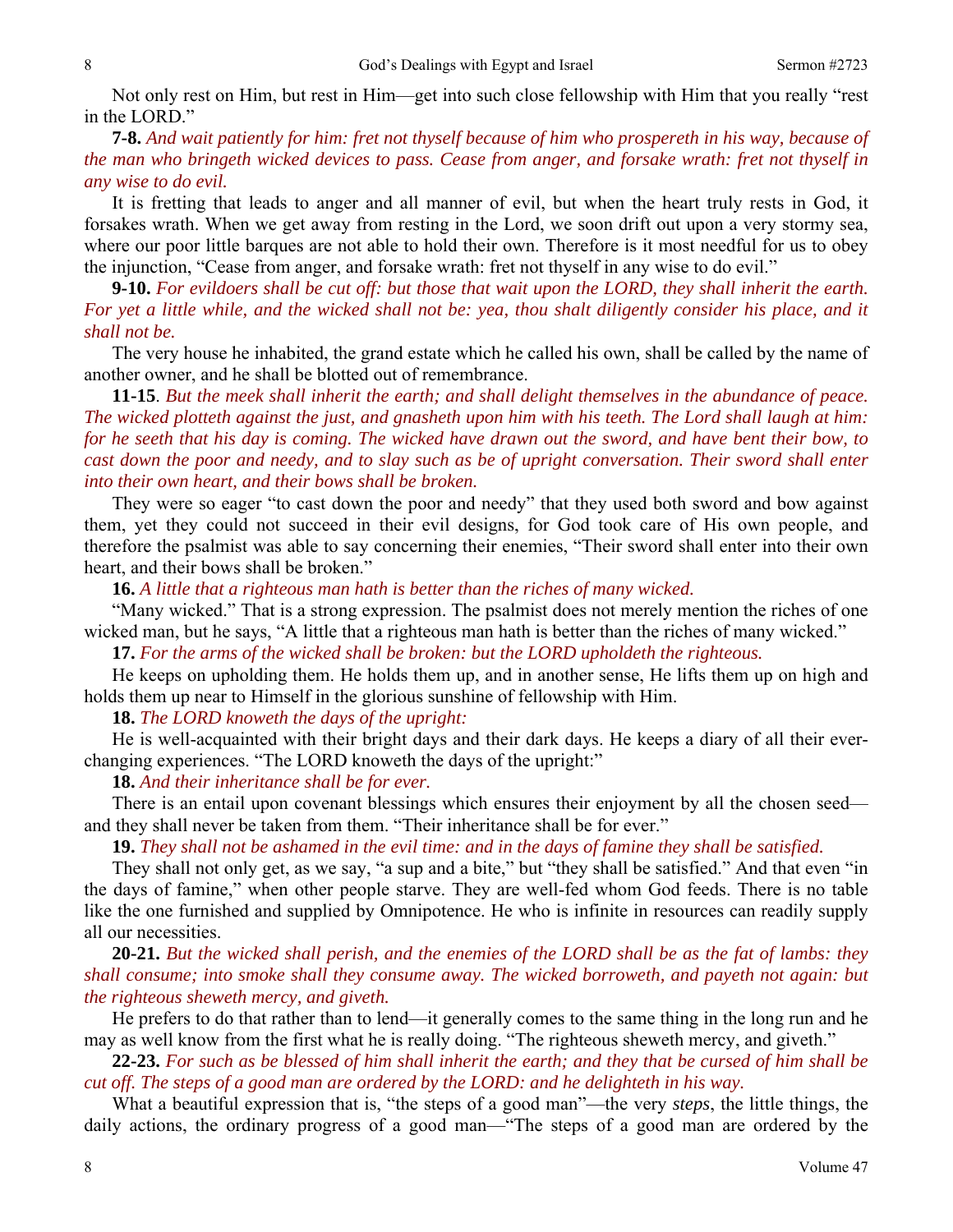LORD: and he delighteth in his way." Our way is sometimes rough, but if God takes a delight in it, it must be right. It is a joy to us to know that the lives of godly men are delightful to the Most High.

## **24.** *Though he falls, he shall not be utterly cast down: for the LORD upholdeth him with his hand.*

There may be a stumble, or even a fall, and he will grieve over it. He may suffer great losses and he may think that there is an end to his mercies, but it shall not be so. God's servants are like the sheep they may fall many times, but they are soon up again. Hypocrites are like the swine—when they fall, they wallow in the mire, which is their congenial element.

**25.** *I have been young, and now am old; yet have I not seen the righteous forsaken, nor his seed begging bread.* 

David had not seen the seed of the righteous begging bread, but we have often seen it. For, when the seed of the righteous do not behave themselves aright, they have to suffer poverty as well as other people. But under the old covenant, David could truly say that he had not seen this grievous sight.

 Yet many of us could go as far as David did in the first part of the verse—"I have been young, and now am old; yet have I not seen the righteous forsaken." No, that shall never be the case and it is a very singular circumstance, which they who have to distribute charity have often noticed—how seldom, comparatively, do they find godly people very greatly reduced. Somehow or other, God provides for them.

 The trouble we have with our Orphanages is to find the orphans of godly men and women, for they are very few compared with those of other people. You may look over any list you like and you shall find that very seldom are the saints reduced to absolute poverty. Yet, when poverty does come, and it does come to some of the very best of men and women, then God blesses it to them and bears them up beneath it, so that they do not really lack any good thing. As for the gracious man,—

**26-37**. *He is ever merciful, and lendeth; and his seed is blessed. Depart from evil, and do good; and dwell for evermore. For the LORD loveth judgment, and forsaketh not his saints; they are preserved for ever: but the seed of the wicked shall be cut off. The righteous shall inherit the land, and dwell therein for ever. The mouth of the righteous speaketh wisdom, and his tongue talketh of judgment. The law of his God is in his heart; none of his steps shall slide. The wicked watcheth the righteous, and seeketh to slay him. The LORD will not leave him in his hand, nor condemn him when he is judged. Wait on the LORD, and keep his way, and he shall exalt thee to inherit the land: when the wicked are cut off, thou shalt see it. I have seen the wicked in great power, and spreading himself like a green bay tree. Yet he passed away, and, lo, he was not: yea, I sought him, but he could not be found. Mark the perfect man, and behold the upright: for the end of that man is peace.* 

When you come to sum up the whole of his life, the total of it amounts to this—"peace." After all his varied experiences, God did give him rest, and with all the turmoil and tossing which came upon him occasionally, still he was a man to be envied. It is the end to which we must always look, after all—and concerning the perfect and upright man the psalmist says, "the end of that man is peace."

**38-39.** *But the transgressors shall be destroyed together: the end of the wicked shall be cut off. But the salvation of the righteous is of the LORD:* 

It is not the result of their own goodness or merit—but it is wholly "of the LORD." Righteous men are saved men because the Lord saves them by His grace and that is where they put their confidence.

**39.** *He is their strength in the time of trouble.* 

Dwell on that sweet short sentence. Not only does the Lord give them strength, but He Himself "is their strength in the time of trouble." He is so near to His people that all the omnipotence of His Godhead is theirs.

 Are you in trouble just now, dear child of God? Well, you have strength enough to carry you through it all if this be true, as it is—"He is their strength in the time of trouble." If God Himself is your strength, do not talk about being weak. Of course you are weakness itself apart from Him—do not expect to be anything other than that—but then remember the psalmist's declaration, "He is their strength in the time of trouble."